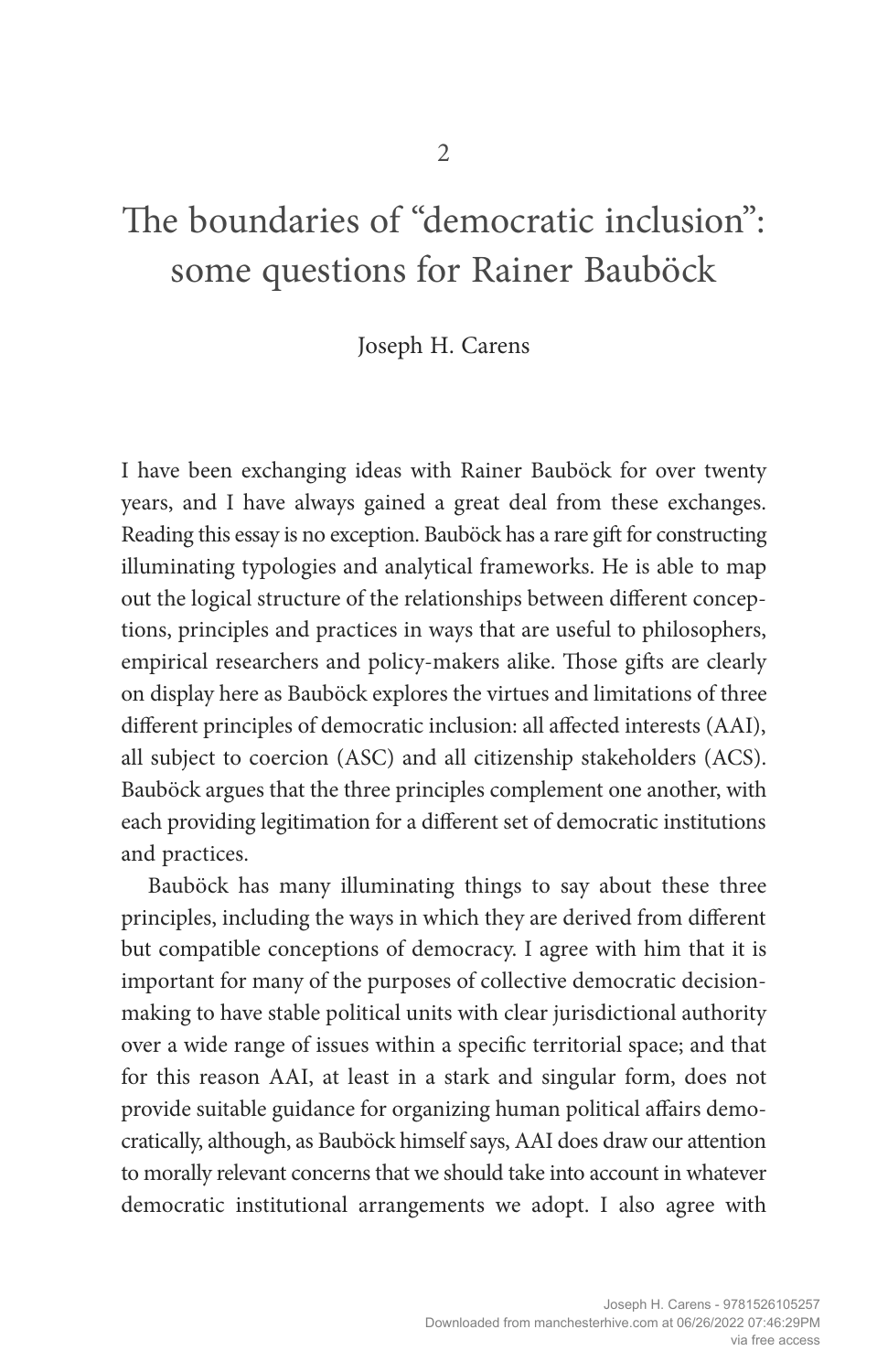Bauböck that questions about who ought to have legal rights within a jurisdiction and what rights they ought to have should be distinguished from questions about membership, so that ASC cannot be used *tout court* as a guide to the allocation of citizenship. Finally, I share many of Bauböck's views about who ought to be granted citizenship in a democratic political community and why. He prefers the language of stakeholdership (ACS) and I prefer the language of social membership in exploring these issues, but in substantive terms our views of what democratic principles entail with respect to who is entitled to citizenship and why are very close. Let me add that I applaud the fact that, unlike many political theorists, Bauböck does not view the political world solely through the lens of the modern state. He explicitly regards municipalities and other entities exercising extensive jurisdictional authority over a territorial space as "polities" or "political communities" whose members should be seen as citizens engaged in the important task of collective self-government.

Despite its many virtues, this essay also leaves me puzzled in some important respects. In my response to Bauböck, I propose to ask a series of questions about what he is trying to accomplish and about how the different parts of his discussion fit together. I recognize that he will not be able to answer all of these questions in his reply, but my hope is that he will be able to take up a few of them and that the questions themselves will help to advance the conversation. One central theme of Bauböck's essay is that questions about boundaries are central to any discussion of democratic inclusion. One way to capture the central theme of my response is to say that I would like Bauböck to say more about the boundaries of his project. What is included and what is excluded in the way that he discusses democratic inclusion?

As I see it, Bauböck is offering an interpretive and critical account of democratic inclusion. On the one hand, it is interpretive because Bauböck is starting from a commitment to democratic principles and trying to understand what they entail or how they are best understood. In that respect, it differs from an approach that would seek to justify democracy itself on the basis of some other foundation. On the other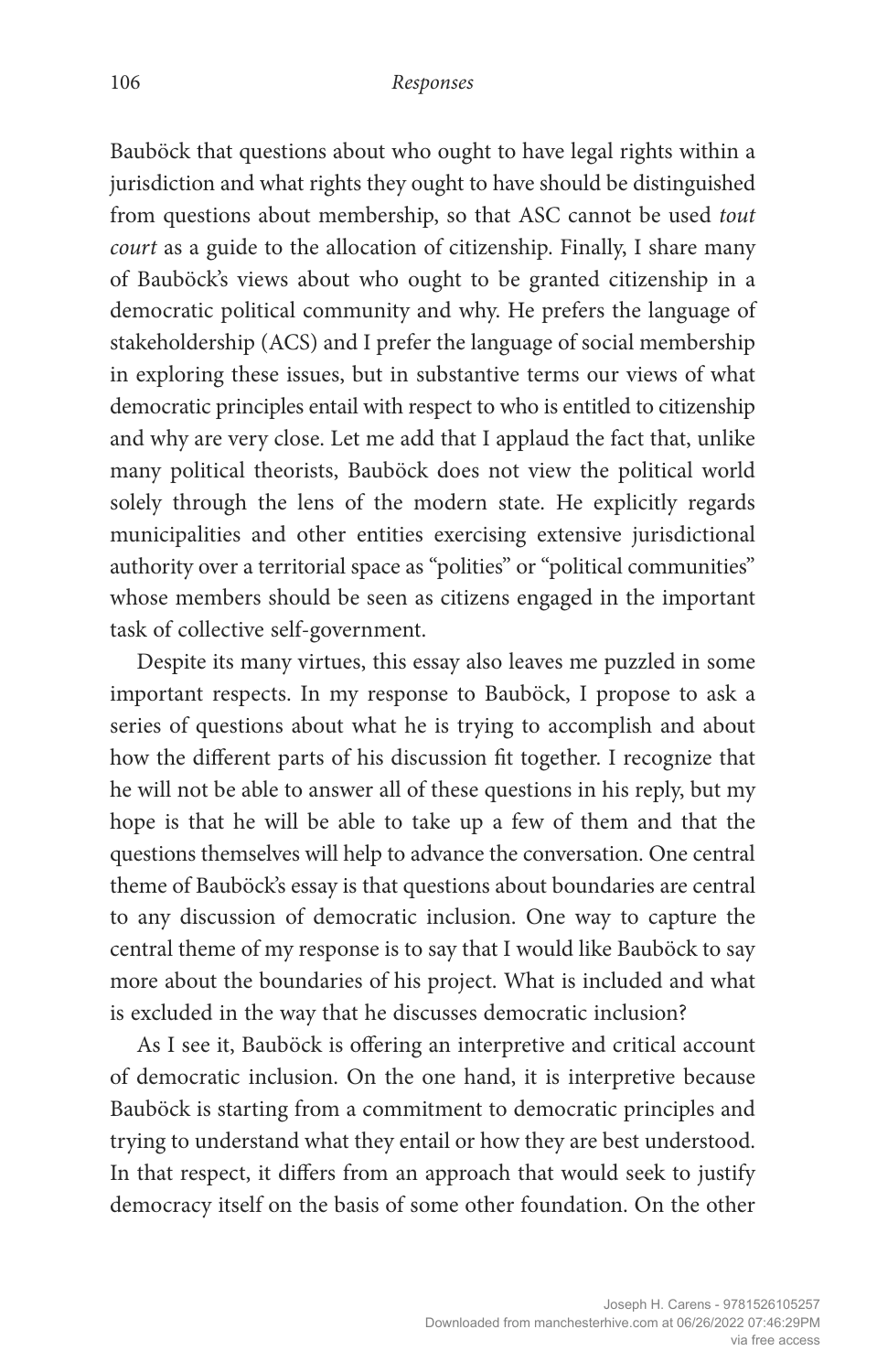hand, Bauböck's discussion is also critical. He does not simply accept existing democratic practices or existing understandings of democratic principles but subjects both the practices and the principles to critical scrutiny.

So far, so good. Still, there are many different ways to develop this sort of interpretive and critical analysis. Every inquiry has to bracket some questions in order to pursue others. It is important for the reader to know when a line of investigation has been excluded simply as a way of limiting the discussion and keeping it within manageable bounds and when it has been excluded on the grounds that it is irrelevant or has been found wanting. What limits has Bauböck imposed on his inquiry and why has he imposed these limits? For example, does a concern for feasibility or practical relevance play an important role in limiting what questions he asks or in how he answers these questions?

Some passages in the text suggest that the answer to this question is "no". Bauböck is sometimes at pains not to restrict the potential critical range of his inquiry in advance. See, for example, the second paragraph of his essay or his critical remarks on "methodological statism" on p. 57. On the other hand, he says on p. 6 that he wants to identify normative principles that could guide public policies with respect to actual problems of inclusion as they arise in contemporary democratic states. For example, he says that the discussion of principles should help us to address practical questions about access to legal citizenship, voting rights, and so on.

This generates a first set of questions for Bauböck. Might not these two tasks stand in deep tension? Is it not possible that democratic principles, if understood correctly and taken seriously, would require such fundamental changes in current policies and institutions that they cannot provide much guidance for how we should respond to practical problems that arise from contexts shaped by the morally problematic institutions and policies that exist now? Indeed, might there not be some policies or practices that seem morally desirable now only because of background features of current arrangements that are morally problematic? Does Bauböck's commitment to a single account that both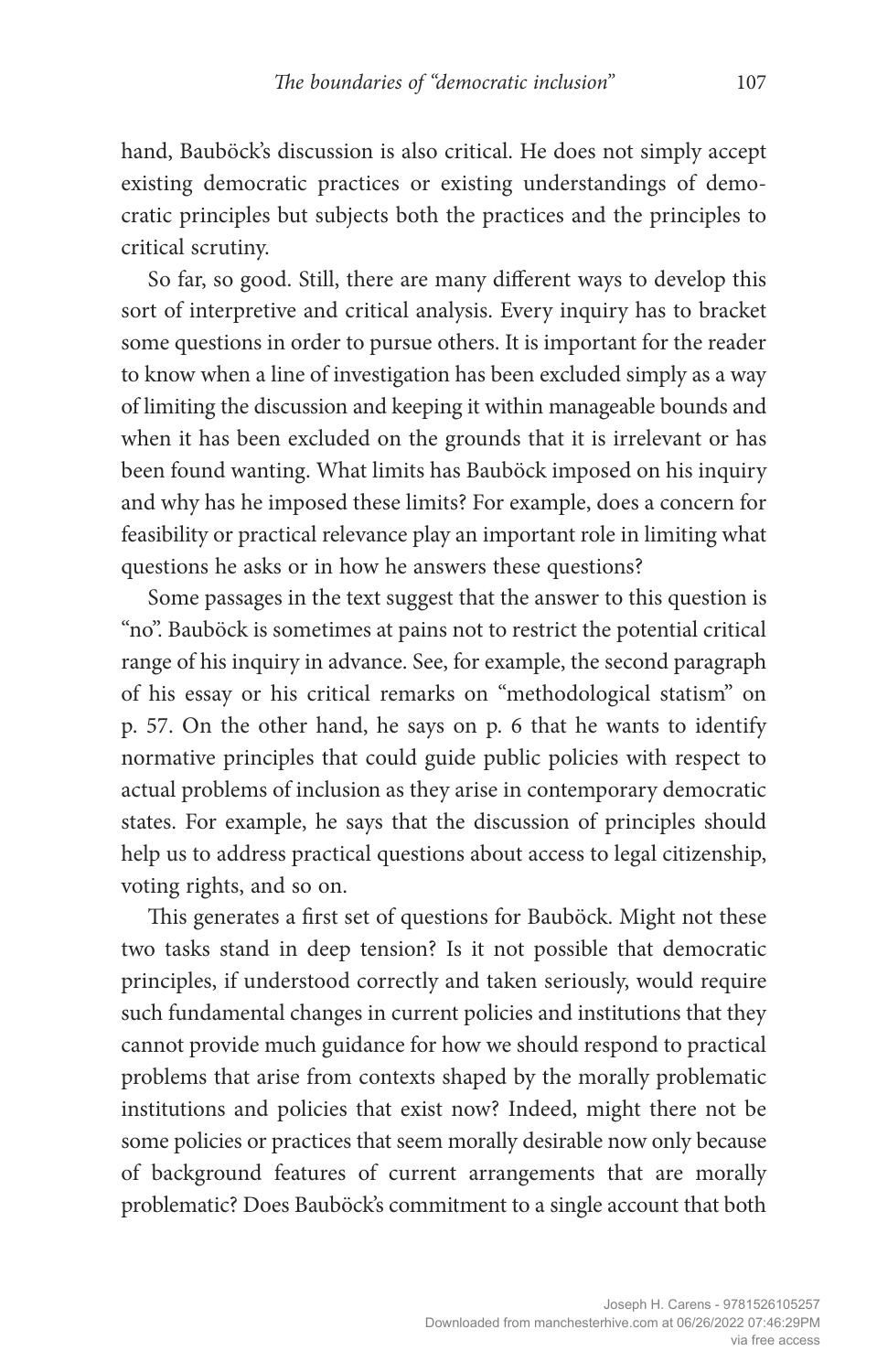illuminates basic principles and provides practical guidance permit him to consider with an open mind all of the fundamental questions that can emerge from a concern for democratic inclusion?

## Global democracy

Consider now something that Bauböck wants to exclude in the name of democratic inclusion: global democracy. He says explicitly at the end of section 2.1 that the ideas advanced in that section "exclude the vision of a *self-governing* global demos" (p. 12). I must say that I am somewhat perplexed as to the nature of the argument against global democracy. Is Bauböck making a conceptual claim, a normative claim, an empirical claim or perhaps some combination of all three? Does he think that the idea of a self-governing global demos is conceptually incoherent? Or is he saying instead that a self-governing global demos would be a bad political arrangement in principle from a democratic perspective? Or is he arguing on empirical grounds that a self-governing global demos would work less well from a democratic perspective than a global political order that divided power among multiple polities? I am inclined to think that his main focus is on conceptual arguments against the idea of a global demos, although, as we shall see, there are countervailing indicators.

Early on Bauböck says, "Since inclusion conceptually presupposes an external boundary, a theory of legitimate inclusion claims depends on a theory of legitimate boundaries" (p. 4). One sometimes hears the claim that the very idea of global democracy is intrinsically flawed because inclusion implies exclusion, and a global demos does not exclude anyone. So, it might seem as though Bauböck is going to construct that sort of argument against the idea of global democracy. But then in his discussion of the first reason why boundaries are necessary for democracy, Bauböck says, "even if every human being were included in a single global polity … there would then still be a political boundary between human beings and other animals that could potentially be included"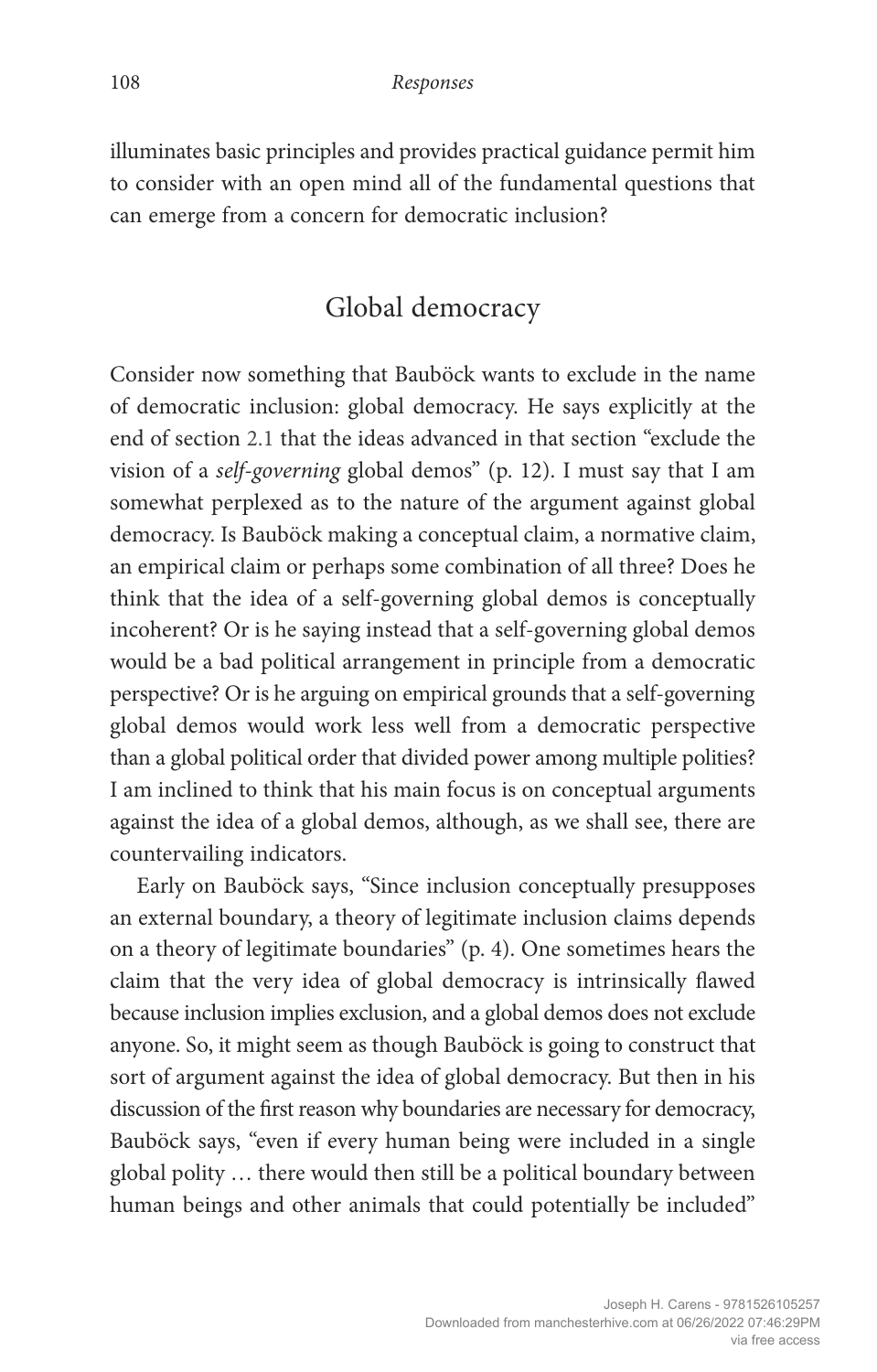(p. 8). That observation seems to provide a basis for rejecting the inclusion/exclusion conceptual argument against global democracy. So, is Bauböck therefore intending to reject the inclusion/exclusion conceptual argument against global democracy?

If he is, I am with him. I am not persuaded by the claim that inclusion always implies exclusion (as distinct from the conceptual possibility of exclusion), but even if one does accept that claim, I doubt that it can ever do much substantive work. As Bauböck's comment shows, it is usually possible to find some category of beings that is excluded no matter how the polity is identified.

We could elaborate Bauböck's point further. A global demos that includes animals as well as humans would still exclude other life forms (both in the world and potentially outside it) as well as inanimate beings like mountains and lakes that some think ought to have moral and legal standing. Later in his essay Bauböck introduces a distinction between the citizenry and the demos in which the demos is that subset of the citizenry who are able to participate and entitled to do so. Given this distinction, we could say that it would be wrong to describe a global demos as including all humans, since the demos excludes those humans who are incapable of participation. A global demos may or may not be a good idea, but Bauböck's discussion shows that it is a mistake to imagine that one can rule it out on the conceptual grounds that inclusion implies exclusion and a global demos excludes no one.

While this conclusion seems to be an implication of Bauböck's analysis, it is less clear to me that it was the goal of his discussion of boundaries in section 2.1, since he does ultimately seek to exclude the vision of a self-governing global demos. What is the purpose of his discussion of the first reason why boundaries should be seen as one of the circumstances of democracy? How is that discussion related to his exclusion of the idea of a global demos?

Although Bauböck rejects the inclusion/exclusion conceptual argument, in his subsequent discussion in section 2.1 it seems as though he is advancing other, somewhat different conceptual arguments against global democracy. In presenting his second reason for seeing boundaries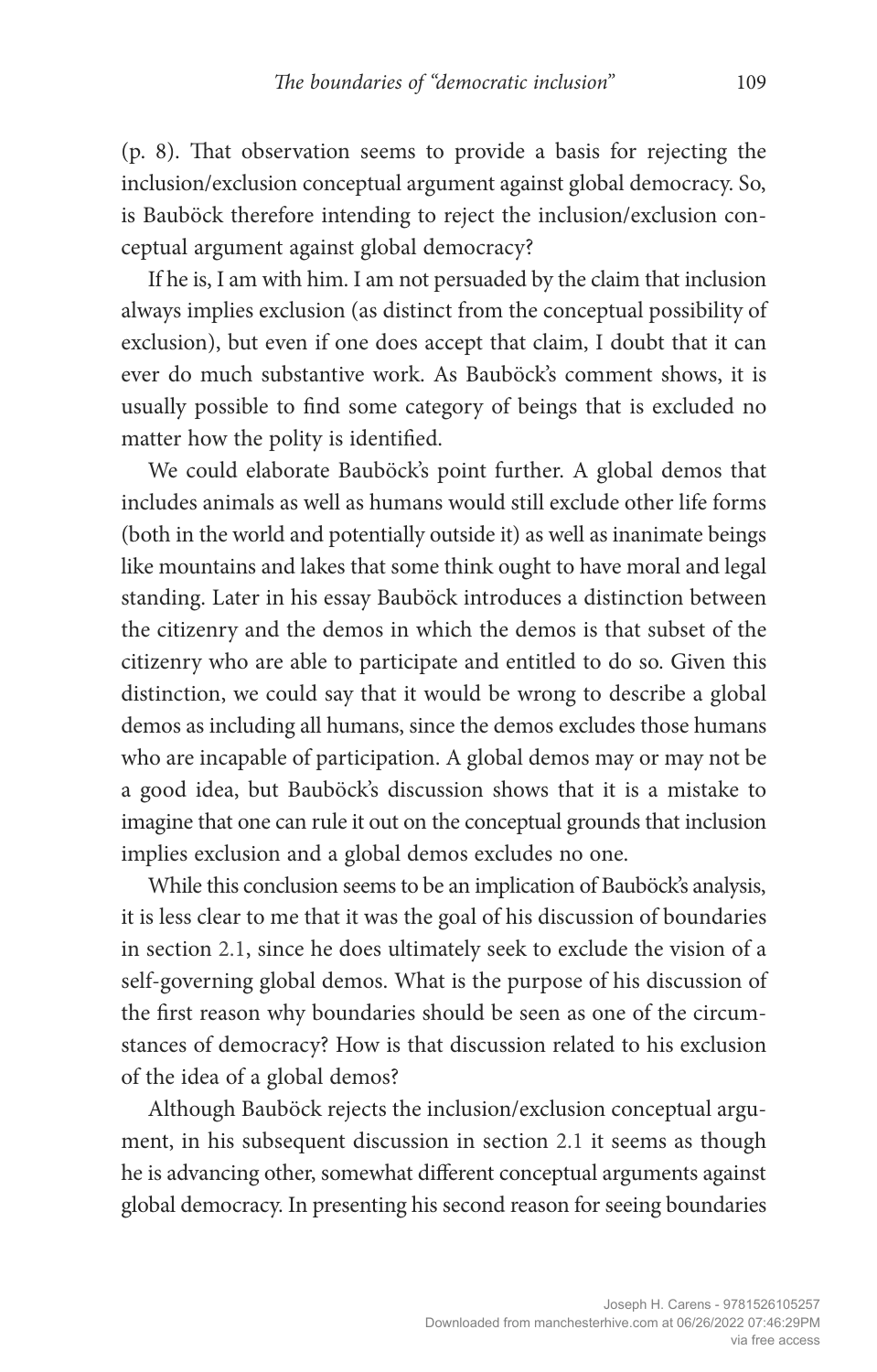as one of the circumstances of democracy, Bauböck says that "in the absence of political boundaries there is no distinction between intra- and inter-polity relations" (p. 8). This distinction, he says, is "constitutive for the political as a distinct sphere of human activity" (p. 8).

What does this mean? Is Bauböck trying to say that the idea of global democracy makes no sense because there could be no inter-polity relations between a global polity and other polities? Because of the abstract character of the argument, I find it hard to know precisely what Bauböck has in mind here. Taken at face value, it seems like an implausible claim. Even if there were no inter-polity relations, why would that imply the absence of the political? For example, suppose we were to learn about some human community, past or present, that had no contact with any other human community but did have internal conflicts and mechanisms for resolving those conflicts. (In fact, we could probably come up with some actual examples of such communities.) Would we be obliged to say that such a community's decision-making and dispute-resolving activities were not "political"? Why should we accept the claim that inter-polity relations are "constitutive for the political"? Isn't that a rather arbitrary definition of what should count as "political"?

Even if we did accept the claim that inter-polity relations are constitutive for the political, why would that rule out global democracy? After all, as Bauböck himself acknowledges, advocates of global democracy "generally do not imagine a single undifferentiated polity encompassing all human beings" (p. 10). No one (or almost no one) favours a global political order in which one polity exercises exclusive jurisdiction over everything, sets all agendas and makes all policy decisions. So, even if there were some sort of global democracy, would there not still be inter-polity relations between the global polity and other polities, as Bauböck himself understands the term "polities"?

Another quasi-conceptual argument against global democracy comes in Bauböck's positive citation of this passage from Arendt: "A citizen is by definition a citizen among citizens of a country among countries … The establishment of one sovereign world state… would be the end of all citizenship"(p. 9). While it is true that if one defines citizenship in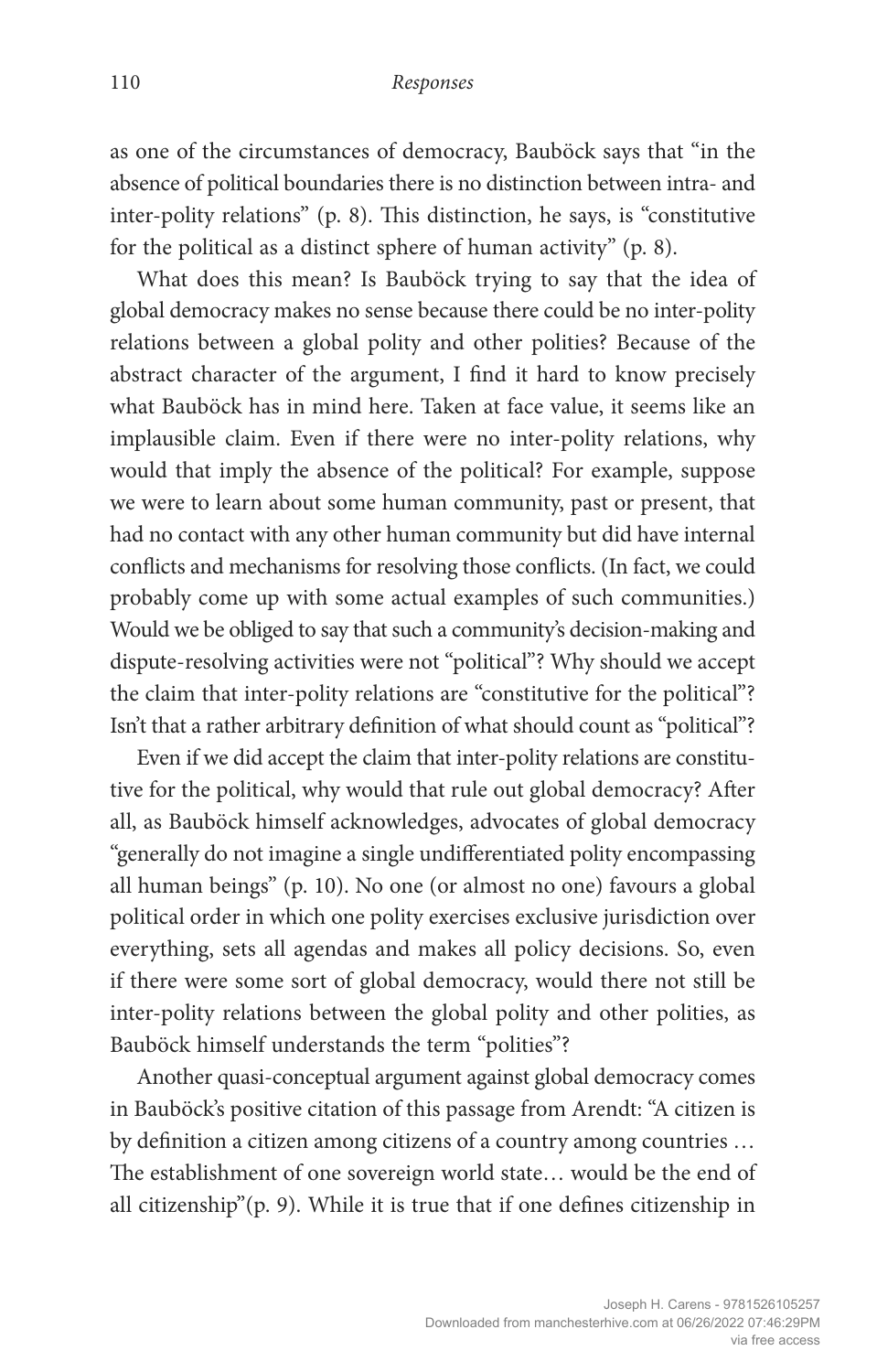the way that Arendt does, it can be used to exclude global democracy on conceptual grounds, the passage itself gives no reason why we should accept that definition. More to the point here, this definition of citizenship seems incompatible with the way Bauböck himself uses the terms "citizen" and "citizenship". He is at pains to deny that the term "citizen" is appropriately restricted to membership in a sovereign state. He talks explicitly about the varieties of democratic polities and the different ways in which citizenship is and ought to be constructed in each: municipalities, provinces, regional organizations, and so on. So, aren't Arendt's definition and the conceptual argument it supports problematic from Bauböck's own perspective?

Another variant of what seems to be a conceptual argument against global democracy can be found in Bauböck's third reason for seeing boundaries as one of the circumstances of democracy. He contends that "the existence of boundaries is a precondition for the democratic feedback mechanisms of voice and exit (Hirschman 1970)" (p. 9). I worry that here, as elsewhere in this section, conceptual stipulations are being substituted for arguments that ought to be both substantive and qualified. Bauböck says, "In the absence of any boundary, exit is by definition impossible" (p. 9). What are the implications of this conceptual claim? Is there some concrete political arrangement that it is designed to challenge? If exit is impossible by definition where there are no boundaries, does it follow that democracy is also (by definition?) impossible where exit is impossible? Why?

Perhaps Bauböck is not trying to make a conceptual argument about the impossibility of global democracy but rather an empirically informed argument about why it would be a bad idea in practice. The statement that boundaries are a precondition for democratic feedback through voice and exit sounds like an empirical claim, not a conceptual one. Hirschman's work, which Bauböck cites, is indeed based on empirical research but I don't think that it supports the kind of sweeping claim that Bauböck makes.

Bauböck acknowledges (following Hirschman) that easy exit may actually reduce voice, but then he insists, "the absence of any possibility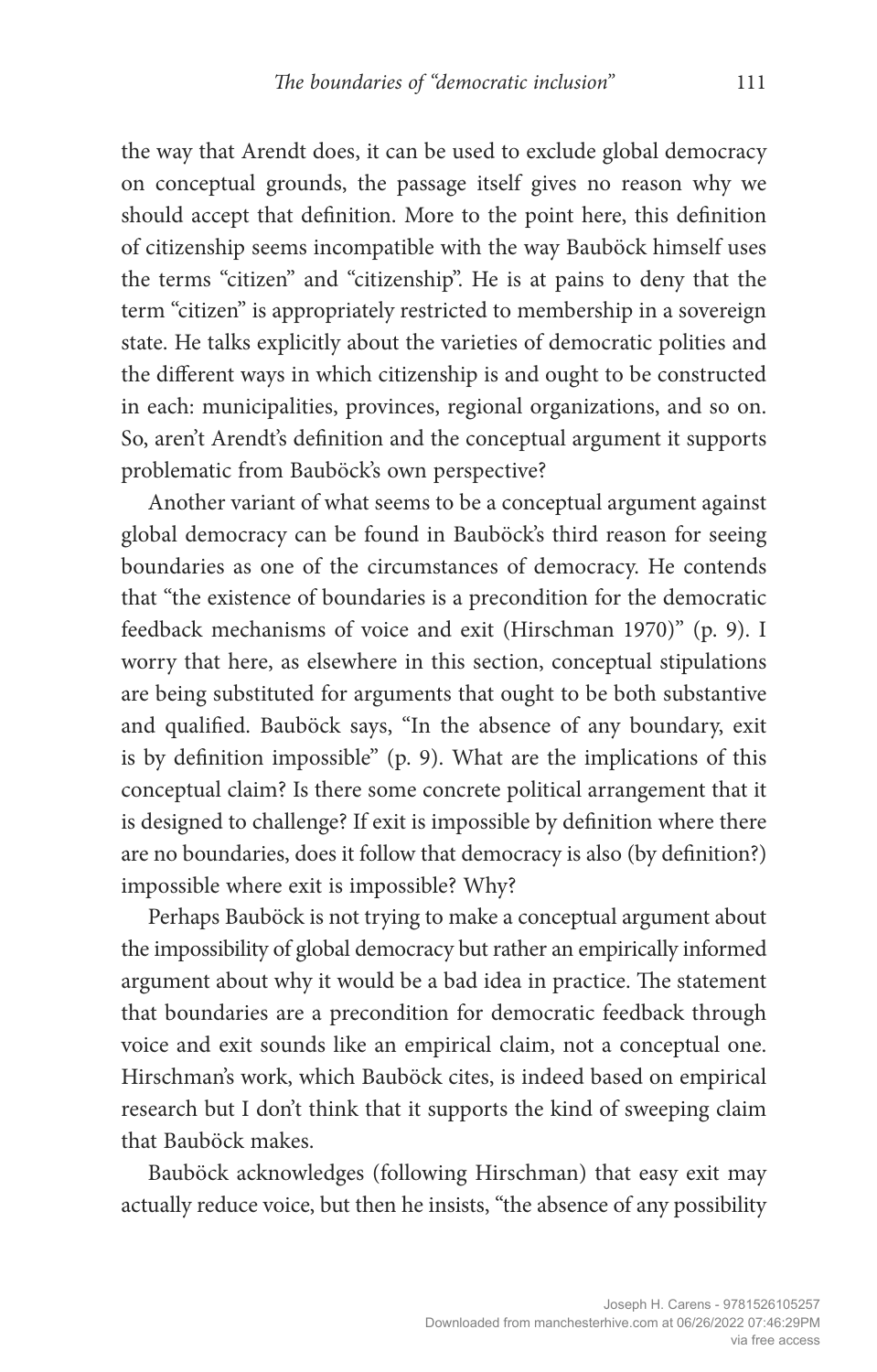of exit fatally undermines the effectiveness of voice" (p. 9). To me, this sounds like an empirical claim that cries out for specificity and evidence. What are the factors that enhance or reduce the effectiveness of voice in democratic polities? How important is the possibility of exit compared with other factors in enhancing democratic feedback mechanisms? Does the absence of exit possibilities render democratic voice entirely ineffective, and, if so, why? Or does it only reduce the effectiveness of democratic voice, and, if so, by how much? Or does it only create a risk that democratic voice will be stifled, and, if so, how great is that risk and how does that risk compare with the risks of other arrangements?

It seems to me that if one wanted to argue against global democracy on the basis of an empirical claim that the absence of exit is harmful to democracy, one would have to ask "harmful compared to what alternative?" For example, is it worse from a democratic perspective to have a democratic polity in which one can participate but from which one cannot exit or to have no access at all to collective democratic decisionmaking about important issues that affect one's life? If a global polity can be portrayed as the former, the absence of a global polity can be pictured as the latter. Which is worse from a democratic perspective?

I do not doubt that the possibility of exit is one important factor under some circumstances in enhancing democratic voice, but on any plausible account it is only one factor, and, for that matter, the effectiveness of feedback is only one consideration in assessing the democratic character of a polity. Perhaps there will turn out to be tradeoffs between the availability of exit and other factors that enhance democracy, and on balance it would make sense to accept the absence of exit for the sake of these other factors. Or perhaps not. The point is that an empirically unsupported claim that the absence of exit fatally undermines the possibility of democratic feedback does not seem to me to be a good argument for the claim that global democracy is intrinsically impossible.

Perhaps these comments reflect a misunderstanding of Bauböck's project. What is the nature and purpose of this discussion in section 2.1?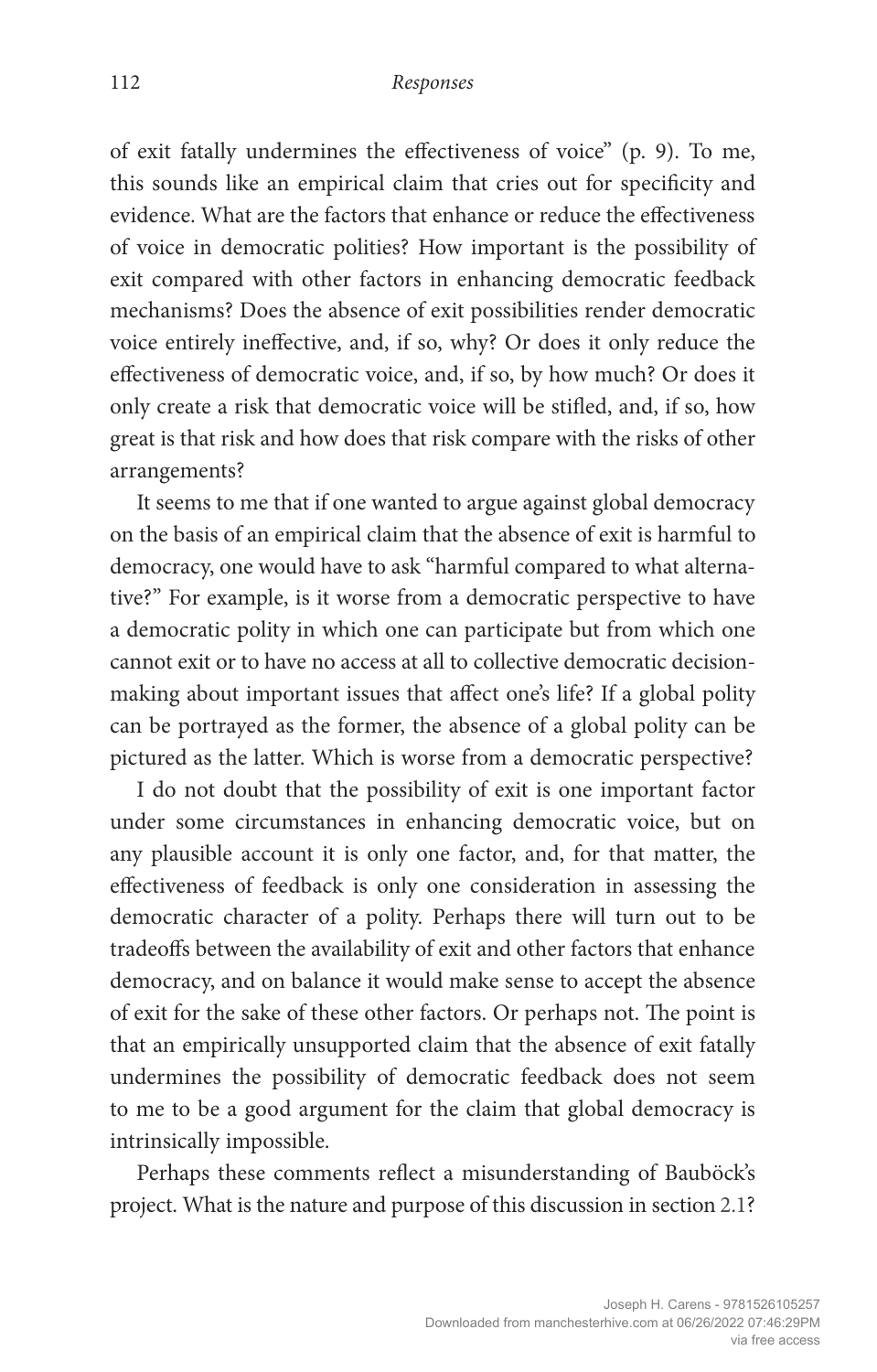Let's approach this from another perspective. Why might people think that some sort of global democracy would be a good idea, perhaps even something required as a matter of justice from an ideal perspective? Climate change is one obvious reason. Here is a global phenomenon that is affecting everyone on the planet and will affect everyone in the future even more profoundly. So, some might say, everyone ought to be able to participate in decisions about how to deal with this problem. Of course, as Bauböck rightly argues, democracy requires more than issue-specific participatory decision-making. It requires stable jurisdictional authority over a wide range of issues and some relatively stable understanding of who is a member and entitled to participate in decision-making. But climate change is not the only global problem. It is merely an example of the type of problem that seems to require a global polity if it is to be addressed democratically.

Is it conceptually impossible to imagine the existence of global democratic institutions for dealing with a wide range of global problems (including the relationships among these problems)? For example, could we not imagine a global political assembly with powers (including agendasetting powers) specified by a constitution, representatives elected by universal suffrage on a global basis, and so on?

Let me be clear. I am not recommending global democracy as just outlined as an ideal or arguing that it is a necessary feature of a just global order. One can certainly raise challenges to such an idea from many different perspectives, even as an ideal. And from a practical perspective, the challenges are much stronger. Global democracy seems to me to be a non-starter as a way to address most urgent global problems (like climate change) in the near term. If climate change and other global problems are to be addressed now, it will have to be done primarily through the cooperation of states, as in the recent Paris Treaty (though I do not mean to understate the important role of global civil society actors in pushing for global solutions). By the way, this is an illustration of the potential tension between ideals and practical problems that I identified above. One might think that global democracy is the ideal institutional arrangement and required as part of a just global order

> Joseph H. Carens - 9781526105257 Downloaded from manchesterhive.com at 06/26/2022 07:46:29PM via free access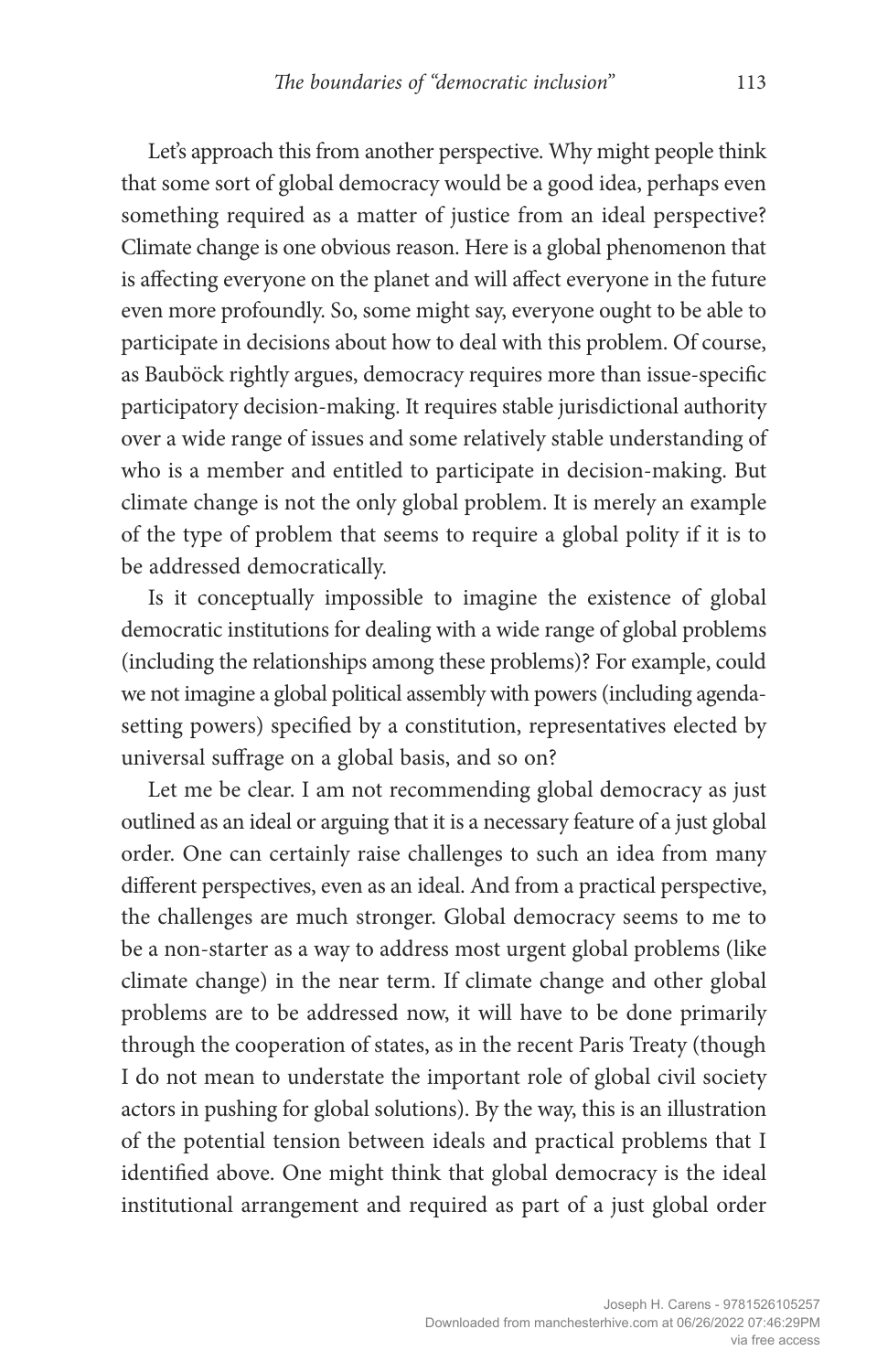but also that this does not help much in deciding how best to deal with current global problems. It does not seem to me, however, that these reasons for challenging global democracy – its normative flaws as an ideal or its practical limitations in the world as it is – are Bauböck's reasons for excluding it from his discussion of democratic principles after section 2. Again, perhaps I have misunderstood. If Bauböck does intend to exclude global democracy on conceptual grounds, I encourage him to clarify that argument in light of the questions I have raised in this section. If his arguments against global democracy have some other basis, I encourage him to be more explicit about what that is.

#### AAI and the global political order

We turn now to Bauböck's discussion of the principle of all affected interests. In section 3.1 when discussing AAI, Bauböck says that the "current international state system is deeply flawed" because "it is designed to reduce the duty of states to justify their decisions towards those on whom they impact outside their territorial borders" (p. 24). Notice how this formulation implicitly accepts many of the features of the current international system, even while criticizing others. If we take the interests of all human beings seriously, we might think that the biggest flaw in the current state system is not that it fails to require states to take external interests into account in policy decisions but rather that the way the entire system is constructed favours the interests of the few – mainly those living in rich states – over the interests of the many – most of those living elsewhere in the world. In any event, that is my own view. Is Bauböck willing to entertain this sort of fundamental challenge to the current global order or is that something that he seeks to exclude, at least in this essay?

I am not sure of the answer to this question. At a number of points, starting with the second paragraph of the book, Bauböck explicitly criticizes the idea of accepting the moral legitimacy of the current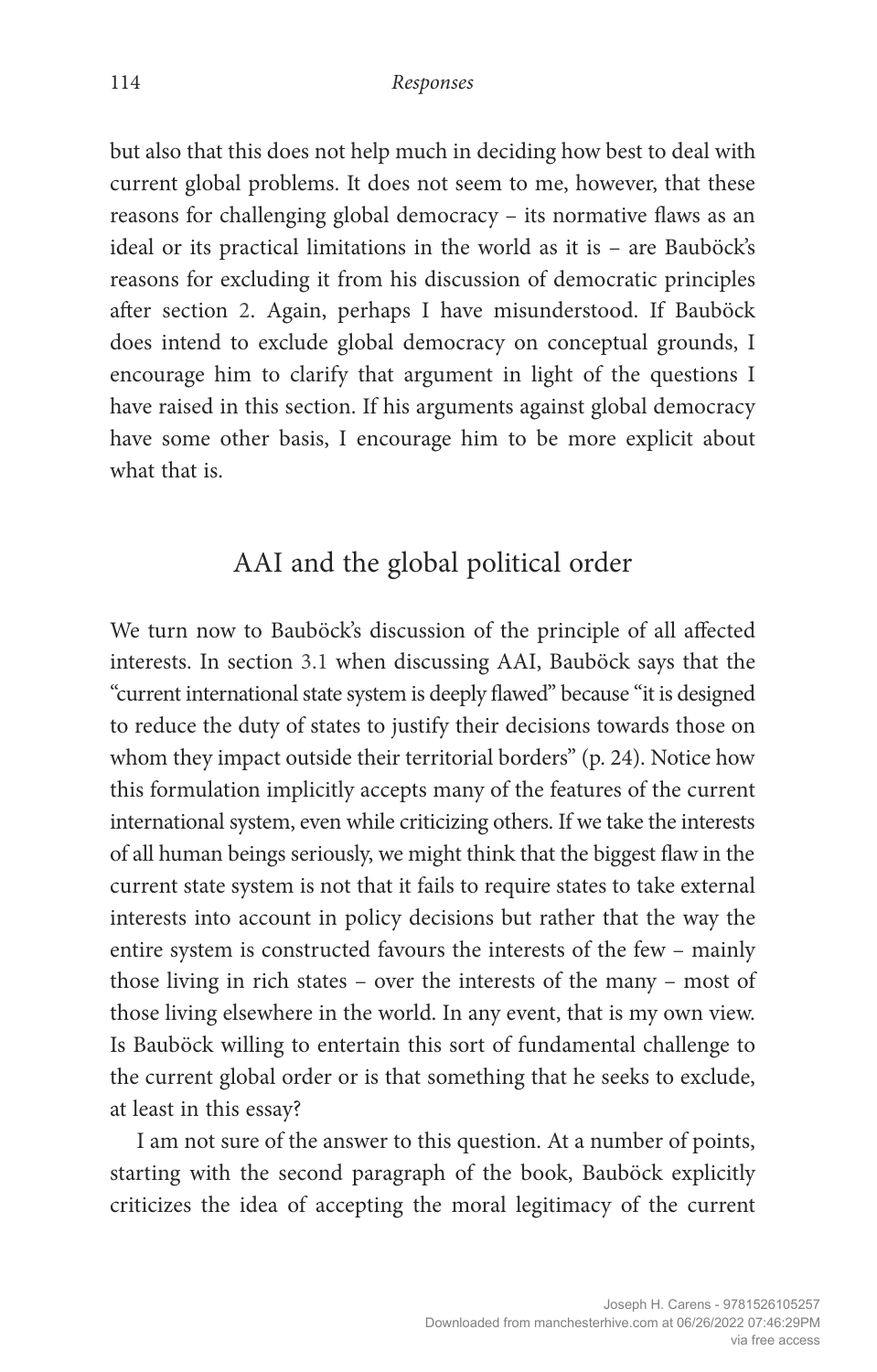international order as a starting point. He offers occasional sharp criticisms of that order in the course of his essay, and he seems to want to subject the entire global political order to critical scrutiny from the perspective of a commitment to democratic inclusion as reflected in the three principles of AAI, ASC and ACS. And yet, so far as I can tell, Bauböck does not seem to think that these three principles raise any fundamental questions about the justice or legitimacy of the current global political order.

I find that puzzling. Let's set aside the question of global democracy and assume here what I previously challenged, namely that Bauböck's discussion of the circumstances of democracy establishes the case against the idea of a single political community exercising some form of territorial jurisdiction over the entire world. So, following Bauböck, we take the plurality of polities as a fundamental requirement of a global political order based on democratic principles. What does this tell us about how the world should be organized politically? Very little, actually.

It does not follow from the fact that democracy requires plurality that these plural polities have to be like modern states in the powers and privileges they possess or in their relationships with one another and with the members of other polities. Bauböck's own discussion of municipalities and regional associations shows that it is a mistake to think of the modern state as the only possible way to organize political life democratically, even if one accepts the need for distinct polities with territorial jurisdictions and agenda-setting powers. And the concept of a self-governing people is not self-explanatory, especially if one rejects, as Bauböck does, an essentialist account of nations. To say that self-governing peoples "cannot be merely functional aggregates of individuals who happen to share an interest in a particular political decision or public good" (p. 11) does not tell us very much about what powers and privileges are necessary for a people to be self-governing or about the extent to which individuals should be free to change their membership in one self-governing people for membership in another. Bauböck wants to argue, I think, that hypermigration is incompatible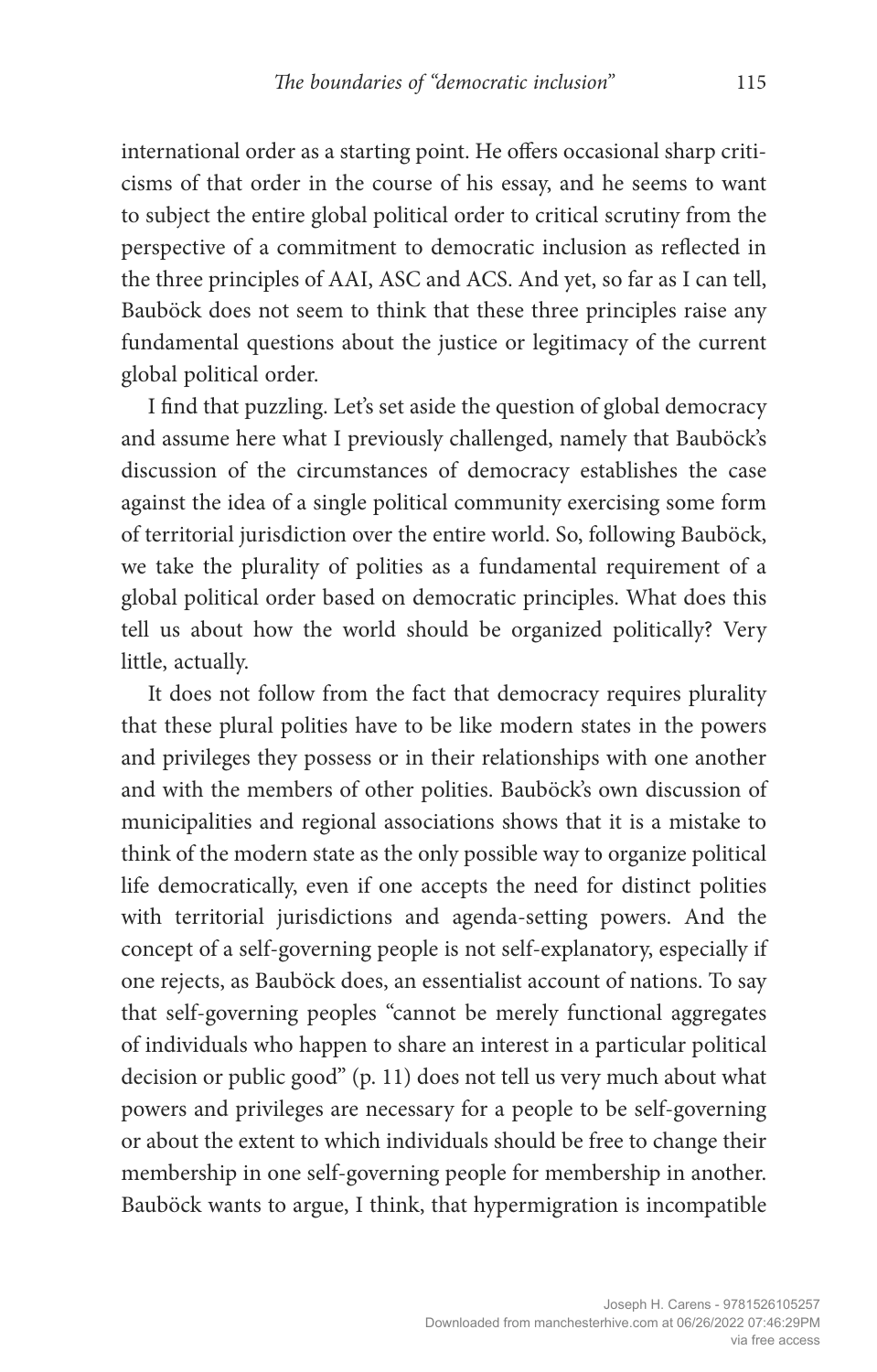with a polity functioning as a self-governing people, but that still leaves open a very wide range of alternative arrangements regarding movement into and out of polities and peoples.

Let's return to the principle of AAI and ask what that entails in a context where we are not starting with any presupposition about the existing global political order except the need for a plurality of polities and perhaps the desirability of self-governing peoples. Doesn't this abstract principle require us to ask what ways of constructing polities and their relationships with one another and with individuals inside and outside their jurisdictions are most likely to serve the interests of all most effectively over time and thus to satisfy the requirements of democratic inclusion?<sup>1</sup>

There are, of course, many different ways to answer such a question. Here is mine. Even if we accept that a just global order will include distinct polities and self-governing peoples, we should try to bind these different polities and peoples together in various ways. One desirable form of mutual binding would be the acceptance of procedures for the peaceful resolution of conflicts. Another would be a commitment to mutual economic support that would prevent the emergence of large economic differences between polities and peoples. A third would be a commitment to permit individuals to move freely from one polity to another, leaving their people of origin and joining a new one, at least so long as the overall level of movement into a polity was not so high that it undermined a people's capacity for self-government. I would add that if individuals do want to move at rates that would interfere *to some extent* with a people's capacity for self-government, a just global order from an AAI perspective would have to weigh the negative effects of such interference on the interests of those within

<sup>&</sup>lt;sup>1</sup> I deliberately used the term "all" rather than "all humans" in this sentence to leave open the possibility that a concern with democratic inclusion obliges us to ask how alternative arrangements serve the interests of animals as well as humans. For the sake of simplicity, however, and because I am confident that Will Kymlicka and Susan Donaldson will explore that issue more effectively than I could, I will hereafter refer only to humans in my discussion.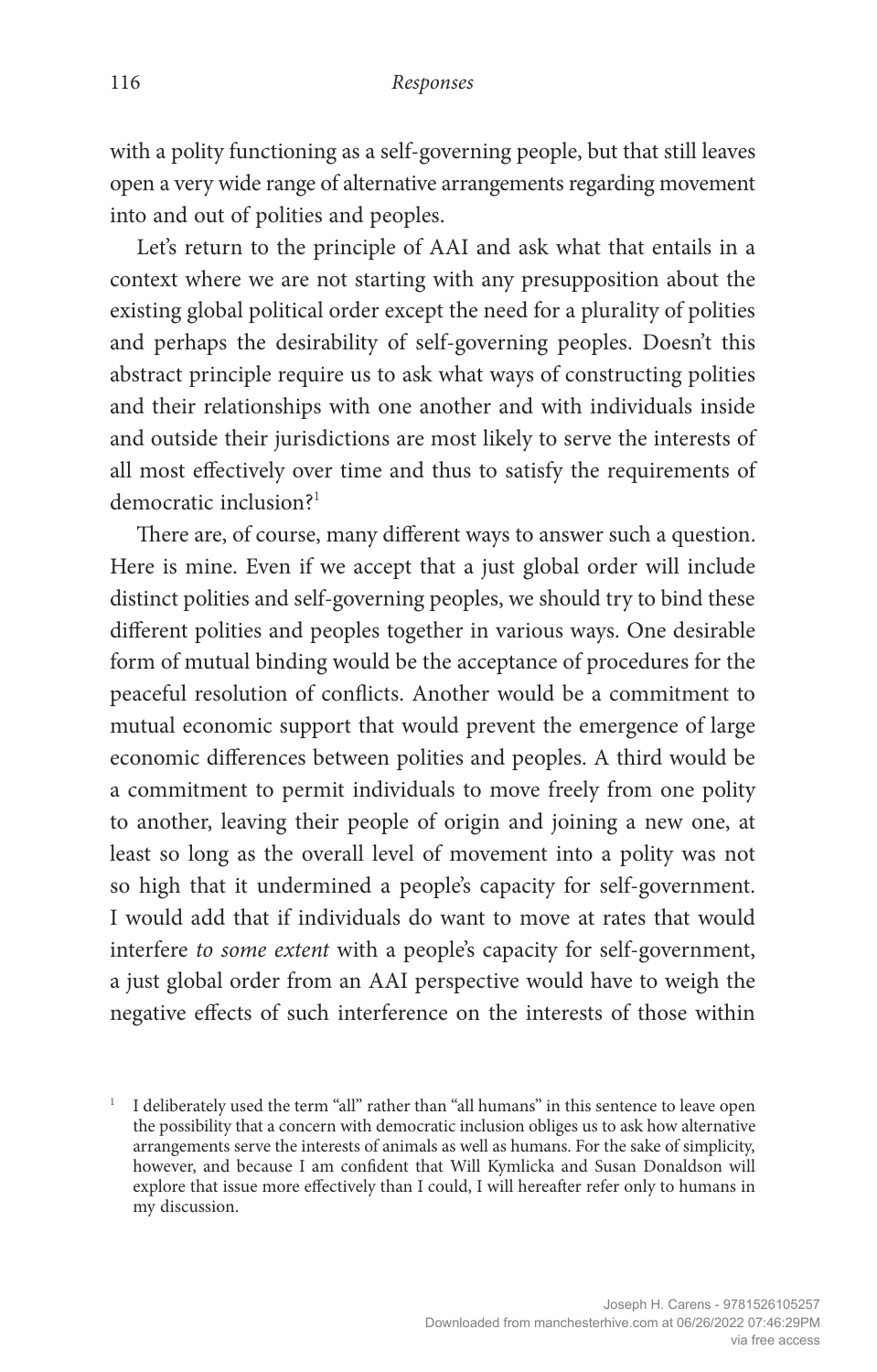the polity against the negative effects of exclusion on those outside a polity trying to get in. There are few normative absolutes. Degrees matter morally.

I recognize, of course, that not everyone would share my view of what a morally desirable global political order would be, and I am not trying to develop a positive case for that view here. I present this just to illustrate the possibility that someone might think that a commitment to taking the interests of all seriously would require a fundamental transformation of existing arrangements, even if one accepts a plurality of polities as a starting point. What is Bauböck's stance towards this sort of view? Does he think that the principle of AAI does *not* have these sorts of far-reaching implications? If so, does he think that his analysis explains why it does not? Or is he intending to bracket this sort of fundamental question in order to concentrate on questions with more immediate practical relevance?

There are some indications in the essay that Bauböck is indeed interested in exploring fundamental questions about what a just global political order would require from a democratic perspective. For example, early on in the essay he says that the ideas he has developed about the circumstances of democracy "are fully compatible with the project of cosmopolitan constitutionalism and the building of a global *legal*  community" (p. 12). That seems close to the first form of mutual binding of polities that I suggested we should see as part of a just global political order, and far from the current state of affairs. It suggests that Bauböck is open in principle to a fundamental examination of the requirements of a just global order. Moreover, in section 4 of the essay Bauböck does touch briefly on questions about global justice in connection with his discussion of birthright citizenship, and there he makes some assertions about the kinds of inequalities between polities that are and are not justifiable.

On the other hand, Bauböck's discussion of these sorts of fundamental questions is limited, taking the essay as a whole. His mention of the possibility of a global legal community is made in passing, not offered as the conclusion of his own arguments. The discussion of global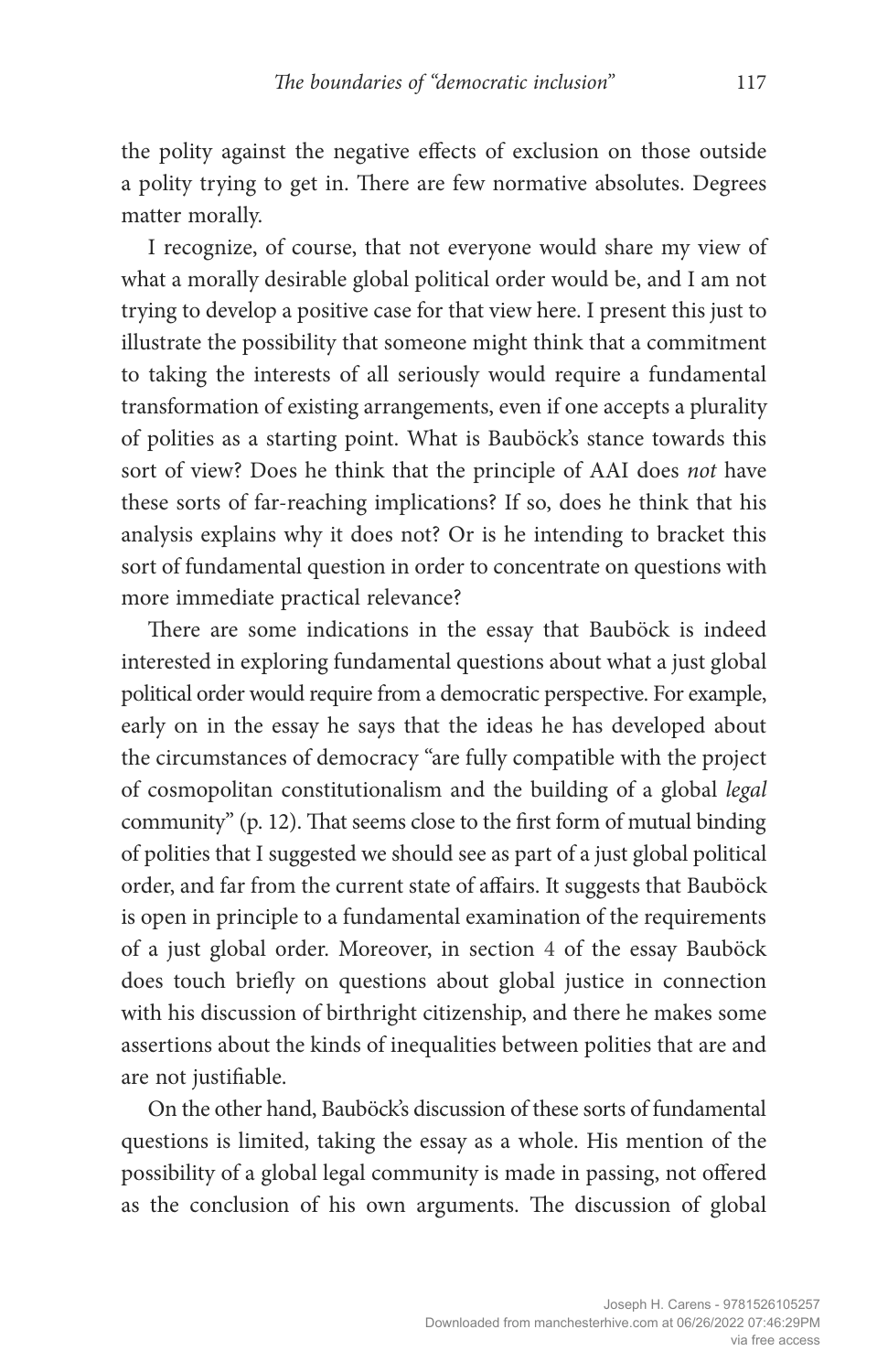justice in section 4 is very brief and is somewhat peripheral to his primary focus in that section. Moreover, at many points in section 3, including his discussion of AAI, Bauböck seems to assume that it makes sense to proceed without addressing questions about the ways in which distinct polities are or should be related to one another. In his discussion of AAI, he seems to presuppose that he is exploring the implications of that principle for a world organized politically much like the one in which we live today. Is that a correct understanding of how Bauböck is proceeding, and if so why has he chosen that approach?

Let me be clear. I am not arguing that Bauböck ought to transform his essay on democratic inclusion into a general discussion of global justice. Rather I am trying to get him to clarify what questions he is pursuing and what questions he is setting aside. In particular, I am asking him to explain why he is not pursuing some questions that seem to flow from his own stated concerns. As I noted early on in my comments, I think there can be a tension between the goal of pursuing an analysis with practical relevance and the goal of pursuing an analysis of fundamental principles. I have no objection if someone chooses to accept the constraints of the current international system as a way of limiting the scope of a particular discussion so as to make it more useful for addressing immediate issues. Indeed, I think it is legitimate to set some questions aside simply on the grounds that one cannot discuss everything, even everything relevant to one's topic. But I do think that it is important to acknowledge such restrictions explicitly if that is how one chooses to proceed. I don't see that Bauböck has done this. On the other hand, if Bauböck does actually think that, apart from the problem of external affected interests, the principle of AAI is largely compatible with the way the current global political order assigns power and responsibilities to different polities and orders both the relationships among polities and the relationships between any given polity and members of other polities, and if he wants this assessment to play a role in his analysis, I think he should explain more fully the reasons for his holding this view.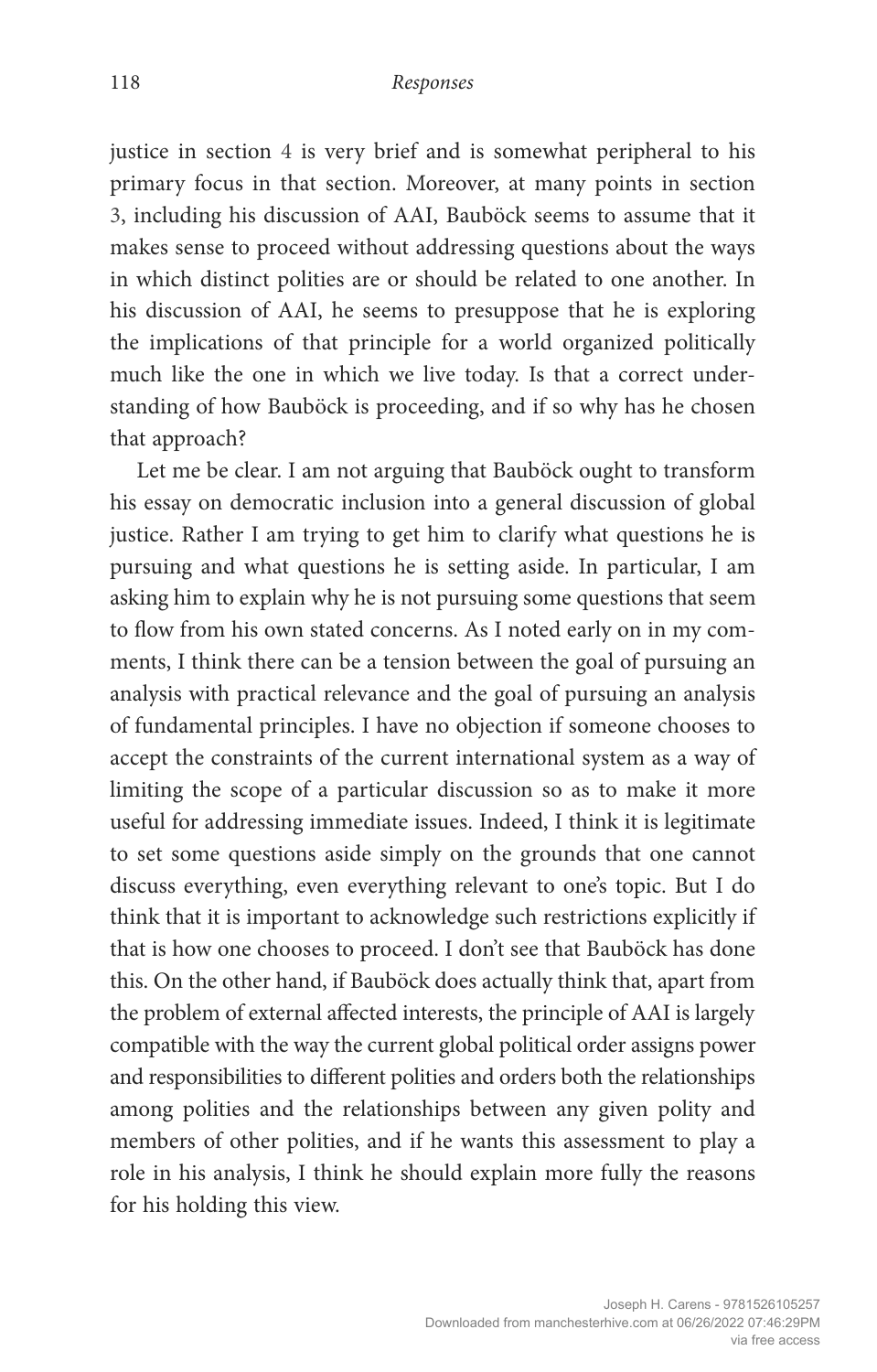#### ASC and equality of rights

Turn now to the second principle that Bauböck considers: the idea that being subject to government coercion entitles one to democratic inclusion (ASC). As Bauböck notes, many people use this as a principle for determining who is entitled to citizenship. Bauböck argues that those who are within a polity's jurisdiction are normally subject to its coercive powers in ways that those outside it are not. This does give rise to special claims to inclusion, he says, but not, as some argue, to membership in the political community itself. Rather, those subject to governmental authority are entitled to equal rights and liberties, to equal protection of their rights and liberties under the law, and to opportunities to contest the exercise of governmental authority. Bauböck explores a number of interesting issues in this section (3.2), and I agree with much (though not all) of what he says. I want to focus again, however, on what he leaves out – the questions that he does not pursue and whose non-pursuit he does not explain. I have two concerns in mind: (1) questions about the background economic and social conditions that must be satisfied in order for this sort of democratic inclusion to be meaningful; and (2) questions about the extent to which different categories of people may be entitled to different legal rights because of their legal status within the polity.

In discussing what ASC requires, Bauböck says the following:

the institutional devices for securing equal protection of the law and opportunities for contestation are conventional and do not have to be newly invented. They include constitutional protection of fundamental rights and judicial review of ordinary legislation by constitutional courts as well as institutionalized complaints and contestation procedures for individuals in courts and ombudsman bodies and, finally, the rights to protest against governments and their decisions through political speech and activities.

On the one hand, I certainly agree that all of these institutional devices are necessary. On the other hand, it seems equally obvious that they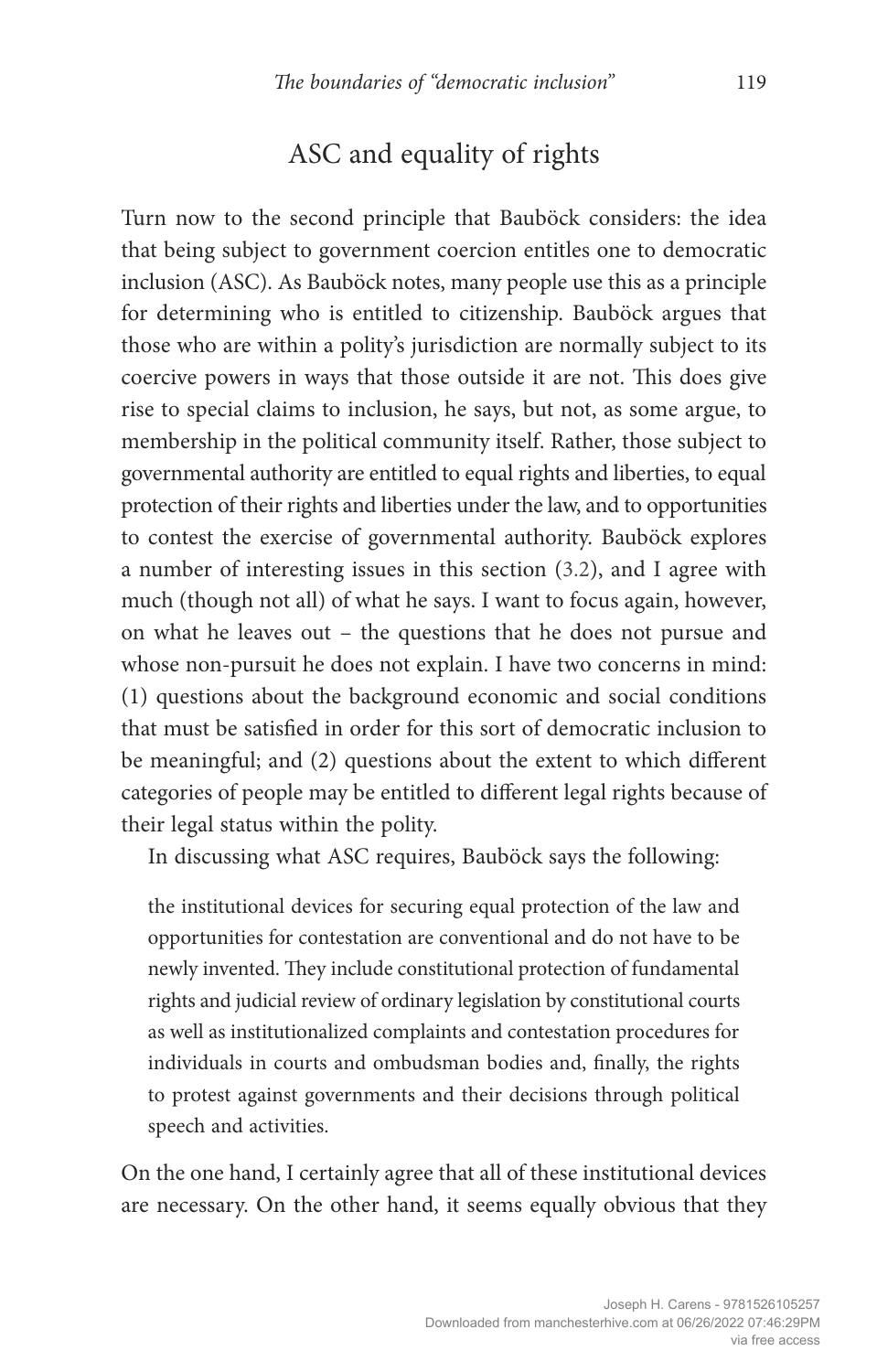are not sufficient. Reading this passage I could not help but recall Anatole France's famous remark about the law forbidding both rich and poor to beg bread in the streets and sleep under bridges at night, thus drawing attention to the limitations of formal equality under the law.

Shouldn't an essay on democratic inclusion say something about the economic and social prerequisites of democratic inclusion, or at least acknowledge that this is an important set of issues that is being set to one side for reasons of time and space and not because they are irrelevant? In my discussion of AAI, I have already tried to indicate why questions about economic arrangements might be relevant to an assessment of the moral legitimacy of the global political order. ASC ought to bring those questions sharply into view within the boundaries of particular polities. It is a longstanding egalitarian critique of liberal theory that it focuses too much on formal rights and so neglects the social and economic conditions that determine how formal rights affect people's lives. I fear that Bauböck's discussion here is open to that critique. Let me add that it is clear from Bauböck's other writings that he accepts the argument that we should be concerned with substantive, not purely formal, equality. So, I regard the absence of attention to this topic in this essay as an oversight rather than a reflection of his actual views. Nevertheless, I think it is worth elaborating the point just a bit further.

Anatole France's comment draws attention to the ways in which the content of the law itself can be discriminatory or unfair because of its differential impact on those subject to it. But even if one focuses only on the protection of fundamental rights – which, to be fair, is Bauböck's primary concern – we cannot ignore questions about the social and economic conditions that determine what those rights mean in practice. I write at a moment when the Black Lives Matter movement has gained prominence in the United States and, to a lesser degree, in other states as well. This movement reminds us that some people have a daily experience of not enjoying equal protection of their most fundamental rights under the law, simply because of the colour of their skin, even though they are formally entitled to equal protection. The problem may be worse in the United States than elsewhere, but it is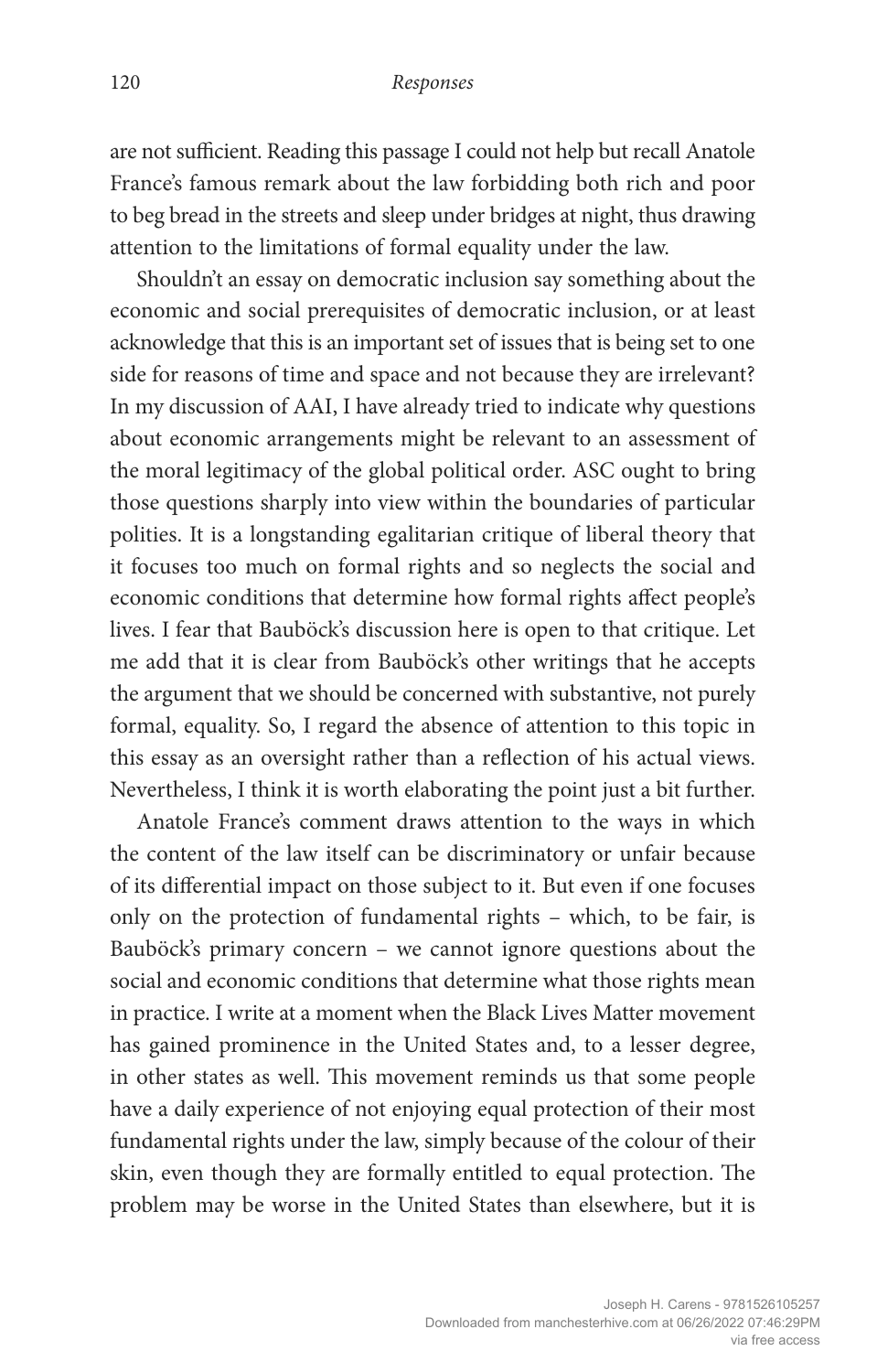certainly a serious problem in Canada as well (where indigenous people are also particularly subject to this reality) and I think it is safe to say that neither are European states immune.

Now think also about the role that money can play in determining how formal legal rights function in practice in any arrangement that permits individuals to hire legal representation. If we were really committed to equal rights under the law, we would have to devise mechanisms to ensure that rich and poor were equally secure against (and equally vulnerable to) governmental coercion. From a North American perspective at least, that would entail the development of some new "institutional devices" in addition to those mentioned by Bauböck.

These brief examples only scratch the surface of the ways in which social and economic factors affect democratic inclusion. As in my discussion of the possibility of a radical challenge to the current global political order, I am not arguing here that Bauböck should have addressed questions about the economic and social prerequisites of equal subjection to coercion. Rather, I am asking whether he would agree that these are questions that do flow naturally from ASC as a principle of democratic inclusion, that he should explicitly explain his decision not to address them, and that he should acknowledge the ways in which leaving them aside might qualify any conclusions reached in the essay.

I can address my second concern much more briefly. There is a tendency in discussions of ASC to lump together questions about who is subject to government coercion with questions about who is entitled to legal rights, and to focus on those who are within the territorial jurisdiction of a state. That approach works well enough when what is at issue is the protection of basic liberties such as religious freedom, protection against arbitrary detention, and so on, but it is rather misleading if one tries to ask how legal status should or should not affect the legal rights that a person possesses. Not all legal rights are basic liberties, and even some pretty fundamental legal rights, like the right to work, are normally not granted to everyone who happens to be within the jurisdiction of the state at a particular time, but are allocated on the basis of one's legal status.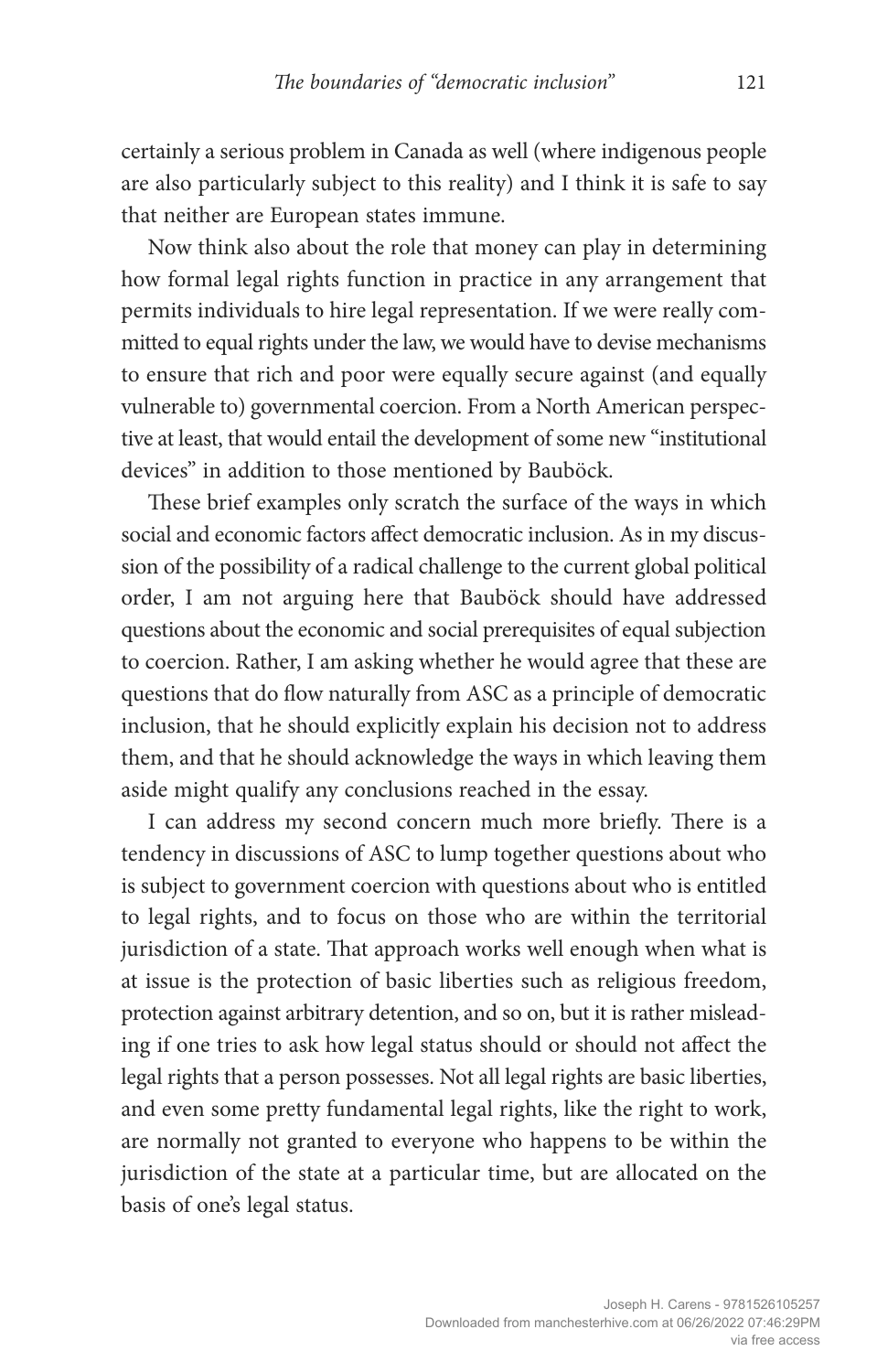Bauböck skims over this problem. At one point he says,

The duty of equal protection for all within the jurisdiction needs to track the impact of being subject to coercive legislation on individuals' freedom. While tourists will hardly qualify, temporary migrants may experience significant restrictions of their autonomy, especially if they do not enjoy the same freedom of movement and legal protections as long-term residents. (p. 31)

Notice what this obscures. Tourists do qualify for the protection of their basic rights and liberties, but they do not have the right to work or the right to access most social programmes that the state provides. That may be justifiable, but it requires an argument. The very category of "tourist" (or "visitor") serves a function in allocating legal rights, defining those within that category as people who are not entitled to some of the important legal rights enjoyed by residents, including, for example, the right to stay as long as one wants and to seek employment. So, here some contestable background features of the current global order are simply presupposed.

The sentence about temporary migrants seems to suggest that temporary migrants should enjoy the same legal rights as residents. As it happens, I largely agree with this claim but it is hardly uncontested and it requires qualification. In any event, there is a literature advocating sharp differences between the rights of temporary migrants and the rights of residents, and lots of actual programmes that limit the rights of temporary migrants. So, one cannot simply assume that everyone will accept this way of interpreting the requirement of equality under the law.

A bit further on in the section Bauböck says, "From an inclusion perspective the important question is who should be protected and have access to contestation opportunities. If the answer is: all subjected to government jurisdiction, then citizens and non-citizen residents must enjoy these rights equally" (p. 34). He goes on to cite a famous American Supreme Court decision that extended the Fourteenth Amendment to irregular immigrants. But that decision did not entail the conclusion that irregular immigrants were constitutionally entitled to all the legal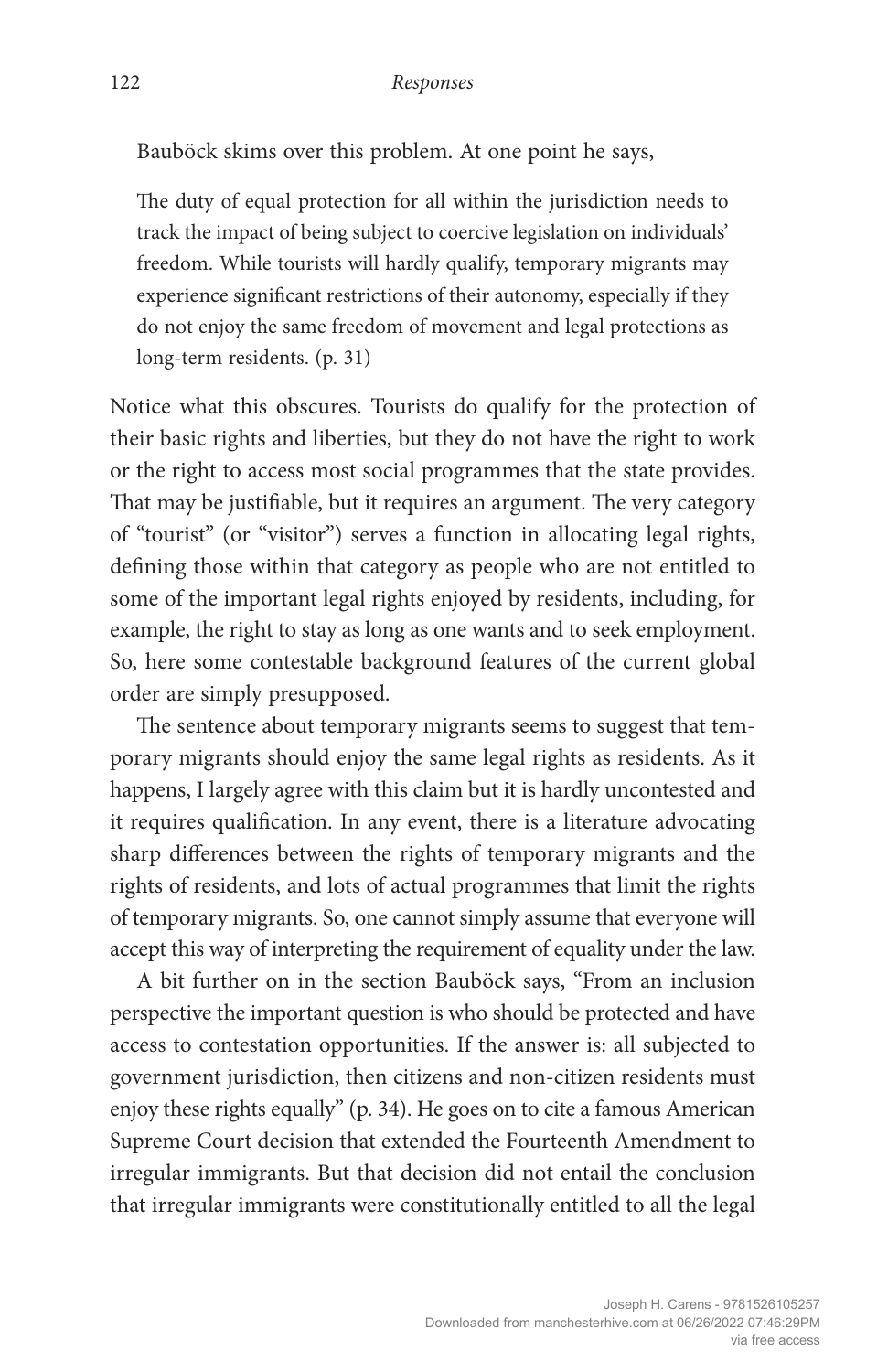rights that authorized legal residents enjoy. Leave aside questions of constitutional interpretation. Is the correct moral position for someone committed to equality of rights as a principle of democratic inclusion that irregular migrants should enjoy the same legal rights as permanent residents? I happen to think that it is, but even I add some qualifications to the claim, and I recognize that I am somewhat of an outlier in my view of this question. Lots of people would argue that one can be committed to equality of rights and democratic inclusion without embracing this view of the legal rights of irregular migrants.

As before, I am not arguing that Bauböck should have discussed these issues in his essay. I am suggesting that he should have added a few qualifications to what he did say and noted the existence of a genuine debate about what rights different categories of immigrants should enjoy.

## ACS and the importance of self-government

I turn finally and even more briefly to Bauböck's discussion of his third principle, the democratic requirement that all those who have an important stake in citizenship be recognized as formal members of the political community (ACS). As I indicated at the outset, I am largely in agreement with Bauböck's discussion of who ought to have access to legal citizenship in the world as it is today and how that access ought to be provided. As I read the essay, that is the main function of ACS as a principle. Nevertheless, Bauböck also tries to connect ACS to deeper questions and, as with his discussion of AAI, I am unclear about the extent to which he is open to basic challenges to current political arrangements.

There are points in his essay at which Bauböck seems to want to advance a claim about the fundamental moral importance of membership in a self-governing political community. In section 2.1, for example, he distinguishes between justice and legitimacy: "popular self-government is a fundamental and intrinsic value, the pursuit of which must be constrained by requirements of justice, but which is at the same time